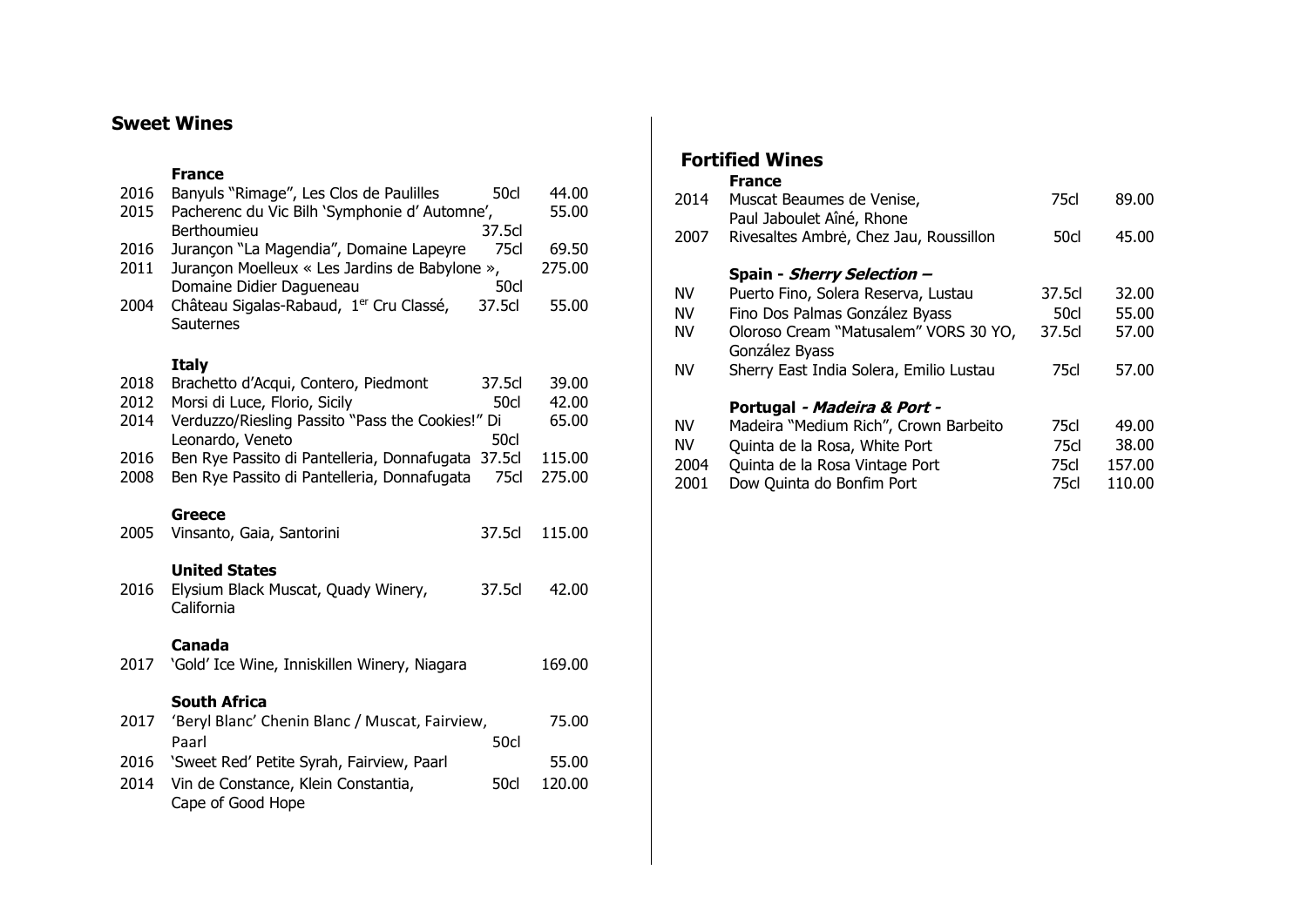# **Champagne & Sparkling Wine**

### **Non-Vintage**

| <b>NV</b> | Galvin Grande Réserve, Brut                                    | 65.00  |
|-----------|----------------------------------------------------------------|--------|
| <b>NV</b> | Demoiselle, Brut                                               | 95.00  |
| <b>NV</b> | Jacques Lassaigne, Les Vignes de Montgueux<br>Extra Brut       | 145.00 |
| <b>NV</b> | Jacquesson Cuvée 741 Extra Brut                                | 155.00 |
| <b>NV</b> | Charles Heidsieck Blanc de Blancs, Brut                        | 145.00 |
| <b>NV</b> | Agrapart & Fils 'Les 7 Crus', Brut                             | 155.00 |
| NV        | Bérèche & Fils Reflet d'Antan, Brut                            | 234.00 |
| 2009      | <b>Vintage</b><br>Philipponnat, Blanc de Noirs                 | 169.00 |
| 2007      | Philipponnat 'Clos des Goisses', Brut                          | 290.00 |
| 2004      | Charles Heidsieck, Blanc des Millénaires, Brut                 | 315.00 |
| 1998      | Taittinger Comtes de Champagne                                 | 950.00 |
|           |                                                                |        |
| NV.       | <b>Pommery Champagne &amp; Sparkling Wine</b><br>Apanage, Brut | 89.00  |
| <b>NV</b> | Summertime, Brut Blanc de Blancs                               | 120.00 |
| <b>NV</b> | Apanage Prestige, Brut                                         | 170.00 |
| 2004      | Louise, Brut                                                   | 185.00 |
| <b>NV</b> | Apanage, Brut Rosé                                             | 145.00 |
| NV        |                                                                | 80.00  |
|           | Louis Pommery, Hampshire                                       |        |

## **Rosé Champagne**

| NV   | Jean Paul Deville, Brut Rosé                  | 95.00  |
|------|-----------------------------------------------|--------|
| NV   | Chartogne-Taillet Brut Rosé                   | 110.00 |
| NV   | Laherte Frères, Rosé de Meunier NV Extra Brut | 115.00 |
| 2014 | Benoit Lahaye Rosé de Macération, Extra Brut  | 130.00 |
| NV   | Ruinart, Brut Rosé                            | 195.00 |

## **Sparkling Wines**

| <b>NV</b>       | Vouvray Brut " Dilettante", Pierre Breton, Loire<br>Valley, France                                | 65.00          |
|-----------------|---------------------------------------------------------------------------------------------------|----------------|
| 2017            | Crémant de Limoux "Les Graimenous", J. Laurens,<br>Brut                                           | 55.00          |
| <b>NV</b>       | LDN CRU Rosebery Avenue Rosė, West Sussex,<br>England                                             | 65.00          |
| 2011            | Cava Recaredo Terreres, Brut Nature Gran Reserva,<br>Spain                                        | 70.00          |
| <b>NV</b><br>NV | Crémant de Bourgogne Nature, Domaine Tripoz<br>Nyetimber Classic Cuvée Brut, West Sussex, England | 79.00<br>89.00 |
|                 | <b>Fine Cider</b>                                                                                 |                |
|                 |                                                                                                   |                |

NV Poire "Authentique" Eric Bordelet, Normandy, France 33.00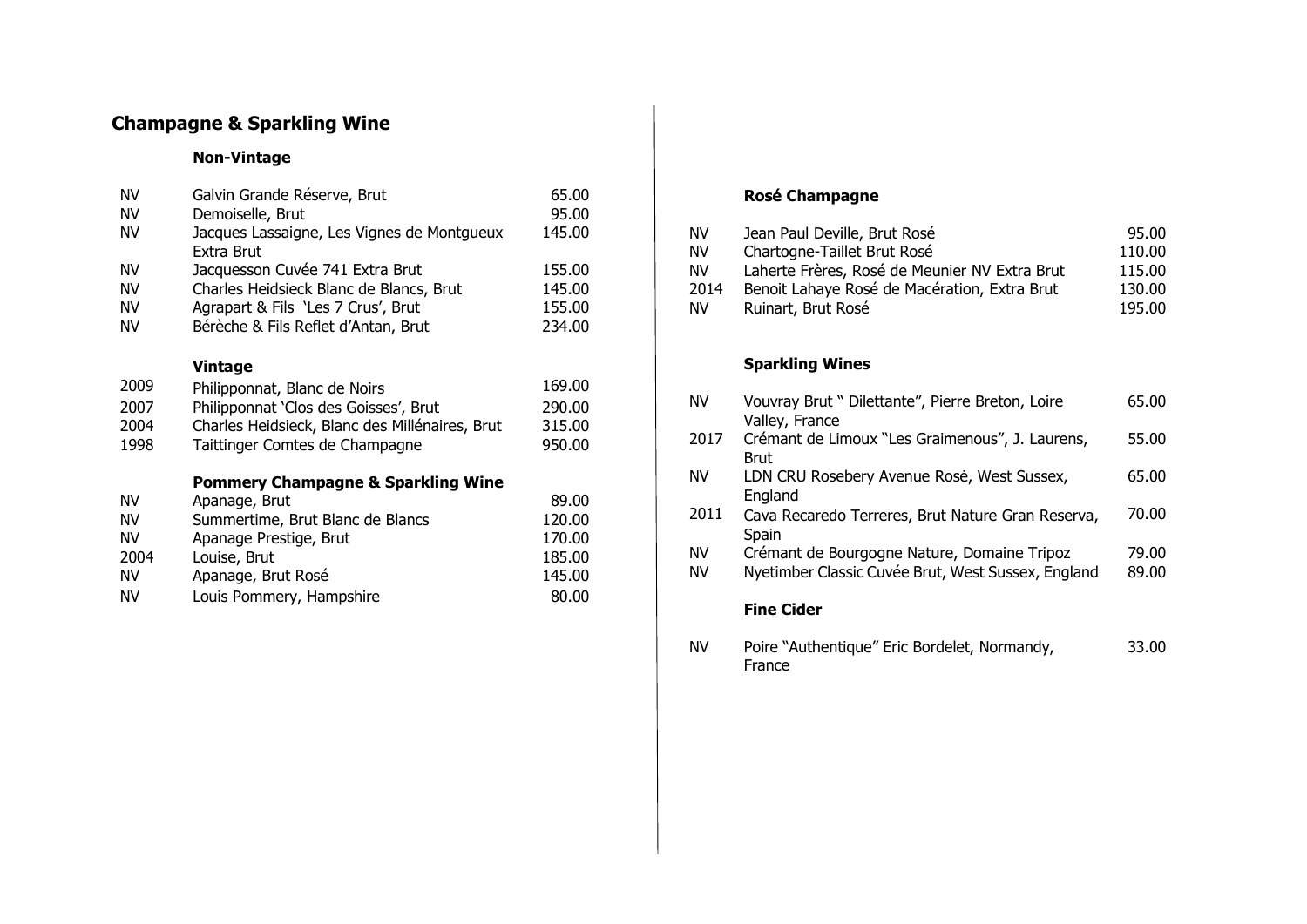# **White Wines**

### **Loire**

| 2018 | Muscadet "Le Confluent", Famille Liebeau           | 43.00  |  |
|------|----------------------------------------------------|--------|--|
| 2014 | Savennières " La Coulée de Serrant ", Nicolas Joly | 378.00 |  |
| 2018 | Sancerre, Domaine Balland                          | 65.00  |  |
| 2015 | Anjou Blanc Sec, Thibaud Boudignon                 | 70.00  |  |
| 2017 | Menetou - Salon, 'Les Blanchais', Domaine Pelle    | 72.00  |  |
| 2015 | Pouilly Fume' Cuvée d'Eve Dagueneau                | 90.00  |  |
| 2015 | Blanc Fume De Pouilly, Louis Benjamin              | 220.00 |  |
|      | Dagueneau                                          |        |  |
|      |                                                    |        |  |
|      | <b>Bordeaux</b>                                    |        |  |
| 2015 | Château Grand Village, Guinaudeu                   | 79.00  |  |
| 2015 | Les Champs Libres, Guinaudeau                      | 249.00 |  |
|      |                                                    |        |  |
|      |                                                    |        |  |
|      | South-West                                         |        |  |
| 2017 | Corbières Blanc, Château de Bastide                | 35.00  |  |
| 2017 | Jurançon Sec, Domaine Lapeyre                      | 47.00  |  |
| 2017 | Jurançon Sec 'Evidencia', Domaine Lapeyre          | 69.00  |  |
|      |                                                    |        |  |
|      | Languedoc - Roussillon                             |        |  |
| 2018 | Picpoul de Pinet, Château de La Mirande            | 35.00  |  |
| 2015 | Limoux 'Toques et Clochers', Les Caves du Sieur    | 49.00  |  |
| 2015 | d'Arques<br>Les Orris, Domaine Boucabeille         | 99.00  |  |

### **Alsace**

| 2017 | Riesling Bihl, Pierre Frick                                               | 64.00  |
|------|---------------------------------------------------------------------------|--------|
| 2017 | Gewurztraminer, Albert Mann                                               | 69.00  |
| 2016 | Riesling 'Cuvée Théo', Clos des Capucins                                  | 95.00  |
| 2013 | Riesling Mambourg Grand Cru, Marcel Deiss                                 | 225.00 |
| 2012 | Jura<br>Côtes du Jura "La Mamette Sous Voile",<br>Les Granges Pâquenesses | 95.00  |
|      |                                                                           |        |
|      | Rhône                                                                     |        |
| 2018 | St Joseph Blanc, Domaine Courbis                                          | 85.00  |
| 2017 | Château Unang, Ventoux                                                    | 47.00  |
| 2017 | Saint Peray 'Les Pins', Domaine Joseph Gripa                              | 95.00  |
| 2017 | Condrieu 'La Petite Côte', Domaine Cuilleron                              | 110.00 |
| 2015 | Châteauneuf-du-Pape, Clos Saint Michel                                    | 92.00  |
| 2016 | Châteauneuf-du-Pape, Château de Beaucastel                                | 246.00 |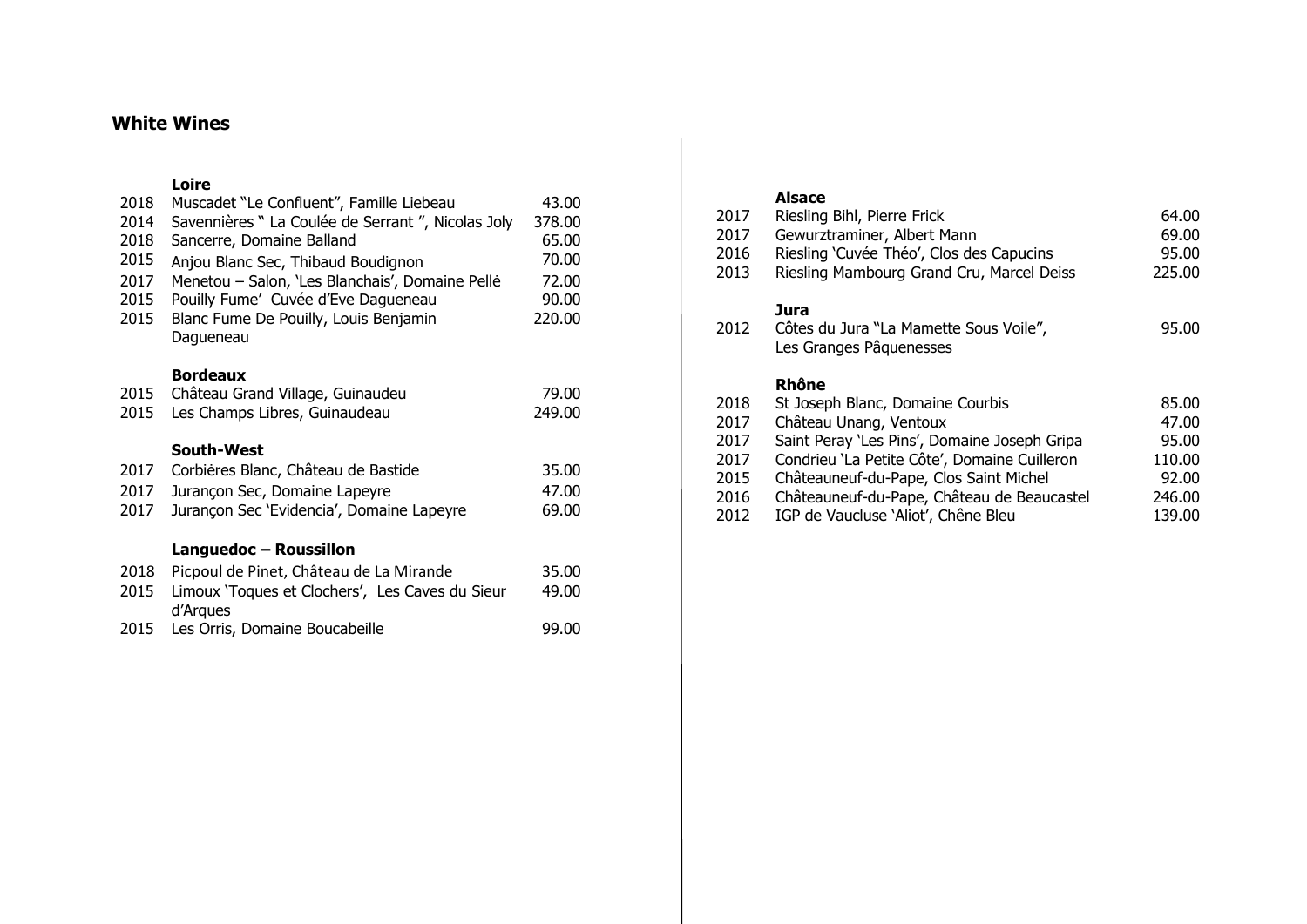# **White Wines**

# **Burgundy**

| 2018<br>2015                 | Saint-Bris "Exogyra Virgula", Domaine Goisot<br>Bourgogne Blanc "Galvin", Dom. Vincent Girardin                                                                                                 | 59.00<br>49.00                      |
|------------------------------|-------------------------------------------------------------------------------------------------------------------------------------------------------------------------------------------------|-------------------------------------|
| 2017<br>2017<br>2008<br>2015 | <b>Chablis</b><br>Domaine Moreau - Naudet<br>1er Cru Beauroy, Domaine Laurent Tribut<br>1 <sup>er</sup> Cru Butteaux, Domaine Raveneau<br>Grand Cru Moutonne Monopole,<br>Domaine Long-Depaquit | 69.00<br>110.00<br>795.00<br>309.00 |
| 2016                         | <b>Marsannay</b><br>Clos du Roy, Domaine Jean Fournier                                                                                                                                          | 125.00                              |
| 2015                         | <b>Auxey-Duresses</b><br>Domaine Taupenot-Merme                                                                                                                                                 | 100.00                              |
| 2017                         | Saint-Romain<br>Domaine Alain Gras                                                                                                                                                              | 90.00                               |
| 2017<br>2014                 | <b>Meursault</b><br>Domaine Ballot - Millot<br>1 <sup>er</sup> Cru Perrieres, Château de Meursault                                                                                              | 119.00<br>269.00                    |

### **Beaune**

| 2015<br>2015 | Beaune 1 <sup>er</sup> Cru Les Aigrots, Domaine de Montille<br>Corton Charlemagne Grand Cru, Domaine de<br>Montille                       | 139.00<br>395.00 |
|--------------|-------------------------------------------------------------------------------------------------------------------------------------------|------------------|
| 2017<br>2014 | <b>Puligny-Montrachet</b><br>1 <sup>er</sup> Cru La Garenne, Domaine Larue<br>Domaine Drouhin                                             | 165.00<br>155.00 |
| 2015         | <b>Chassagne-Montrachet</b><br>1 <sup>er</sup> Cru Vergers, Philippe Colin                                                                | 210.00           |
| 2017         | Saint - Aubin<br>1 <sup>er</sup> Cru Les Champlots, Larue                                                                                 | 102.00           |
| 2016<br>2015 | Côte Chalonnaise<br>Rully Blanc 1 <sup>er</sup> Cru Margotés, Domaine Paul et<br>Marie Jacqueson<br>Bouzeron, Domaine A. & P. de Villaine | 85.00<br>79.00   |
| 2017<br>2016 | <b>Mâconnais</b><br>Pouilly Fuisse, Domaine E. Forest<br>Mâcon-Loché En pres Foret, Clos des Rocs                                         | 89.00<br>59.00   |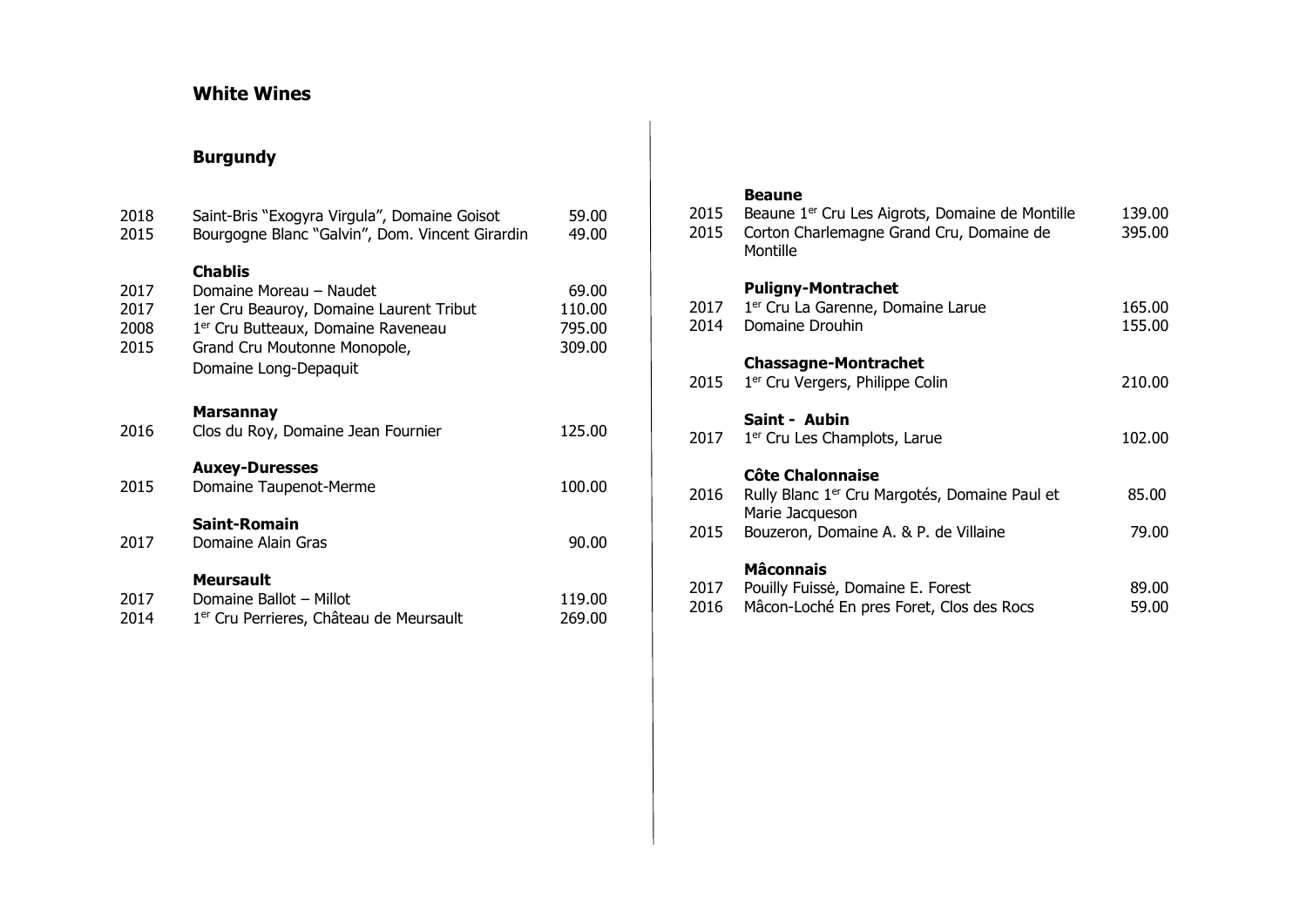# **White Wine**

| 2018         | <b>Trentino-Alto Adige</b><br>Pinot Grigio, Tramin                                                                             | 47.00           |
|--------------|--------------------------------------------------------------------------------------------------------------------------------|-----------------|
| 2017         | <b>Veneto</b><br>Soave Castelcerino, Filippi                                                                                   | 49.00           |
| 2017         | Lazio<br>Malvasia Puntinata, Principe Pallavicini                                                                              | 49.00           |
| 2018<br>2018 | Campania<br>Greco di Tufo, Feudi di San Gregorio<br>Falanghina "Via del Campo", Quintodecimo                                   | 57.00<br>105.00 |
| 2017         | <b>Sicily</b><br>Vigna di Gabri, Donnafugata                                                                                   | 79.00           |
| 2017         | Etna Bianco 'Sul Volcano', Donnafugata                                                                                         | 99.00           |
| 2018<br>2017 | <b>Balkan</b><br>Viognier, Ktima Gerovassiliou, Epanomi, Greece<br>Furmint Pinot Blanc, Puklevec Family Vineyards,<br>Slovenia | 56.00<br>37.00  |
| 2017         | "Exis", Manolesakis Estate, Greece                                                                                             | 42.00           |
| 2016         | <b>Hungary</b><br>Betsek Harslevelu 'By Appointment Only',<br>Royal Tokaji Wine Company                                        | 80.00           |

| 2016<br>2016 | Germany<br>Riesling Graacher Himmelreich Spatlese, J.J. Prum<br>Riesling "Kastanienbusch" GG, Ökonomierat<br>Rebholz, Pfalz | 98.00<br>162.00 |  |
|--------------|-----------------------------------------------------------------------------------------------------------------------------|-----------------|--|
|              | Austria                                                                                                                     |                 |  |
| 2018         | Grüner Veltliner Handcrafted, MA Arndorfer Mitges                                                                           | 47.00           |  |
| 2017         | Riesling Prestige Qualitätswein, Gottfried<br>Mittelbach, Kremstal                                                          | 66.00           |  |
| 2013         | Riesling "Klaus", Smaragd, Prager, Wachau                                                                                   | 139.00          |  |
|              | Portugal                                                                                                                    |                 |  |
| 2017         | Branco DOC, Quinta de La Rosa, Douro                                                                                        | 47.00           |  |
| 2017         | Branco Reserva, Quinta de la Rosa, Douro                                                                                    | 59.00           |  |
| 2017         | Alvarinho, Morgadio da Torre, Vinho Verde                                                                                   | 62.00           |  |
|              | <b>Spain</b>                                                                                                                |                 |  |
| 2018         | Gran Cerdo Blanco, Gonzalo Grijalba, Rioja                                                                                  | 35.00           |  |
| 2017         | Hondarrabi Zuri, Hiruzta, Getariako Txakoli                                                                                 | 49.00           |  |
| 2015         | Ossian, Castilla y Léon, Rueda                                                                                              | 79.00           |  |
|              | <b>England</b>                                                                                                              |                 |  |
| 2017         | Chancery Lane Chardonnay, Ldn Cru, West Sussex                                                                              | 59.00           |  |
| 2018         | "Horsmonden", Davenport, East Sussex                                                                                        | 55.00           |  |
|              |                                                                                                                             |                 |  |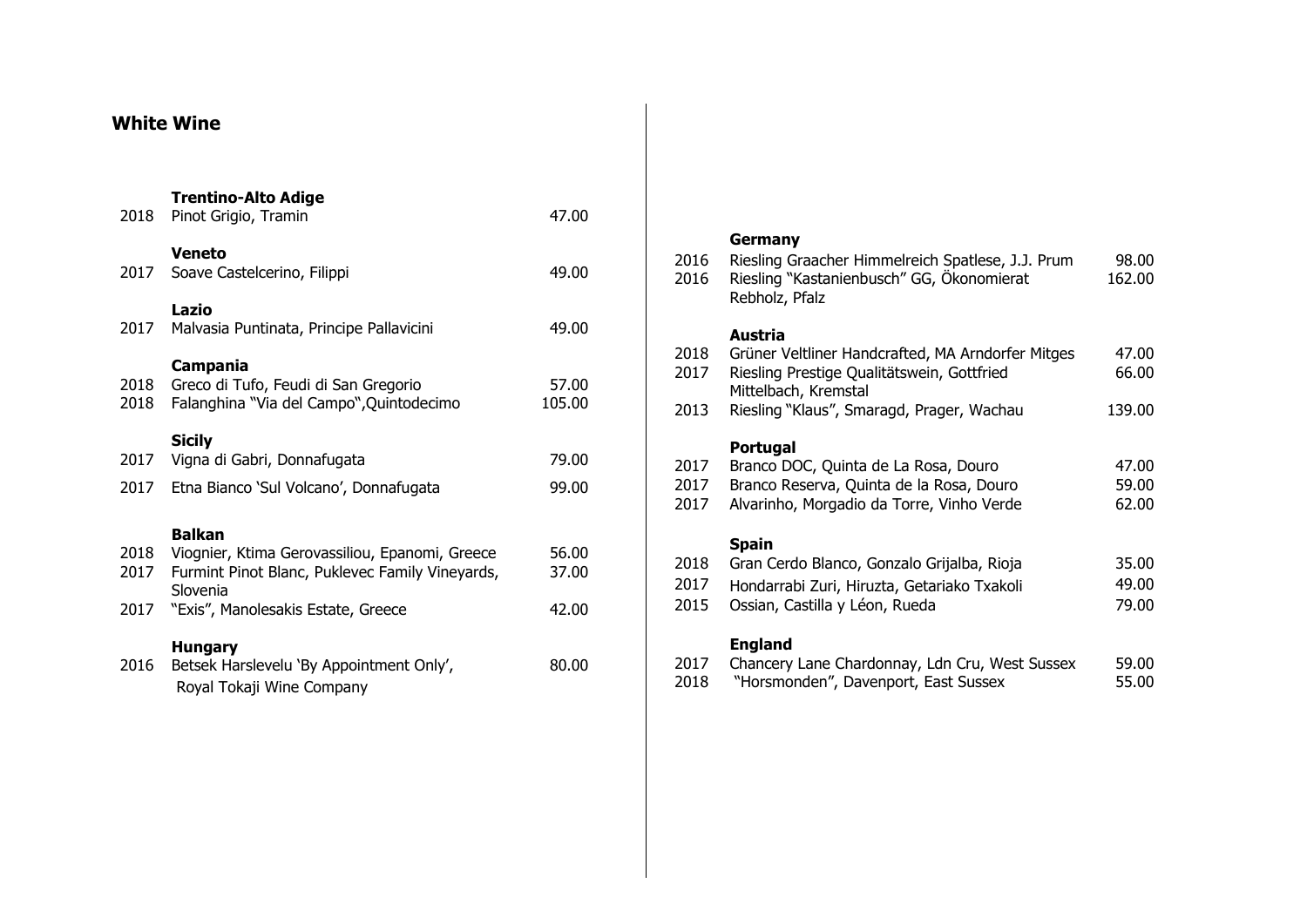# **White Wines**

### **California**

| 2016                 | Chardonnay "Niagara", Delaney-Bachelder,<br>Niagara Peninsula                                                                        | 105.00                  |
|----------------------|--------------------------------------------------------------------------------------------------------------------------------------|-------------------------|
| 2015                 | Chardonnay Red Shoulder Ranch, Shafer, Napa                                                                                          | 135.00                  |
| ΝV                   | <b>Oregon</b><br>Evolution White, Sokol Blosser                                                                                      | 55.00                   |
| 2018<br>2016<br>2016 | New Zealand<br>Sauvignon Blanc, Churton, Marlborough<br>Wild Sauvignon, Greywacke, Marlborough<br>Pinot Gris, Greywacke, Marlborough | 57.00<br>77.00<br>67.00 |
| 2015<br>2016         | Australia<br>Chardonnay, Dawson & James, Tasmania<br>Semillon "Watervale", Mount Horrocks, Clare<br>Valley                           | 139.00<br>77.00         |
| 2018<br>2017         | <b>South Africa</b><br>'Elodie' Chenin Blanc, Gabrielskloof, Overberg<br>Viognier, Lismore Estate Vineyards, Overberg                | 79.00<br>85.00          |

# **'Orange' / Macerated White Wines**

| 2018 | Baglio Bianco IGP, Ciello Western Sicily                              | 45.00 |
|------|-----------------------------------------------------------------------|-------|
| 2016 | Terret, Domaine Thierry Navarre, Saint-Chinian                        | 46.00 |
| 2017 | Pithos Bianco, COS Giusto Occhipinti, Sicily                          | 79.00 |
| 2018 | Chenin Blanc, Luddite Vineyards, South Africa                         | 95.00 |
|      | <b>Rosé Wines</b>                                                     |       |
| 2018 | Grenache, Willunga 100, McLaren Vale, Australia                       | 47.00 |
| 2018 | Cuvée Joséphine Rosé, Château Val Joanis, Lubéron<br>Rhône            | 62.00 |
| 2018 | Château La Gordonne 'Vérité du Terroir',<br>Côtes de Provence, France | 49.00 |
| 2017 | 'Whispering Angel' Rosé, Château d'Esclans,<br>Provence               | 69.00 |
| 2018 | Château la Gordonne 'La Chapelle Gordonne' Rosé,<br>Côtes du Provence | 75.00 |
|      |                                                                       |       |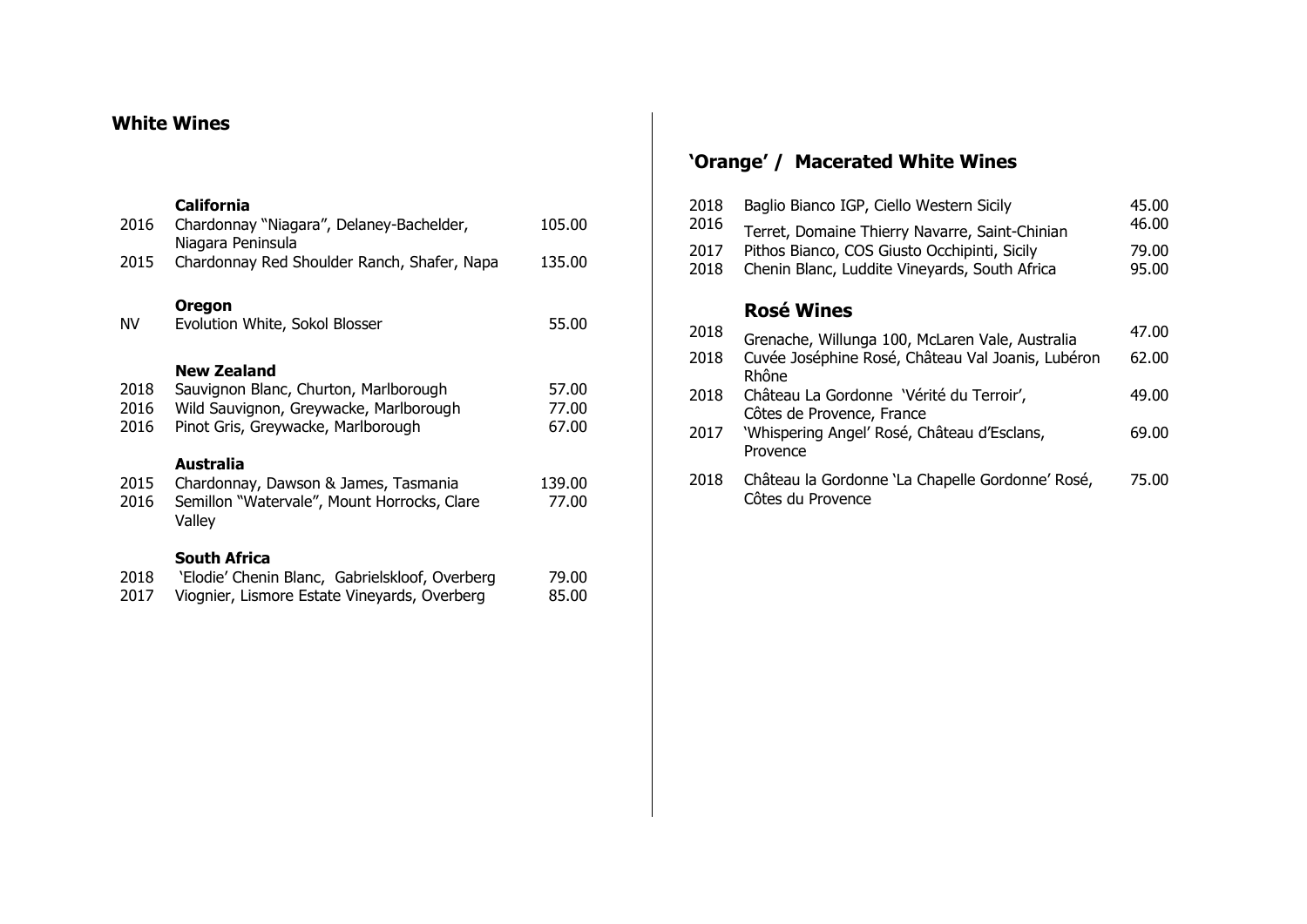### **HISTORY**

 La Chapelle, the jewel of Maison Jaboulet, has a rich and emotive history.

During the 13<sup>th</sup> century, a knight called Gaspard de Sterimberg settled in the hills of Tain l'Hermitage with the permission of Blanche de Castille. On his return from the crusades, he sought calm and serenity and isolated himself as a hermit, hence the name of the Hermitage appellation. There he built a Chapel, overlooking the Rhône Valley.

La Chapelle endured the passage of time and finally became the property of Maison Paul Jaboulet Aîné in 1919.

Hermitage "La Chapelle" is a blend of terroirs, including the prestigious hillsides of Méal and Bessards. Each one provides its own aromatic characteristics, as well as an elegant tannin structure, giving the wine great ageing potential.

The diversity of "terroirs" on these lands gives the wine an identity of its own, thanks to the blending of grapes from different plots.

Grapes are brought down from the slopes of l'Hermitage on small sledges, after which they are sorted by hand and vinified in a traditional way at the winery.

Final blending is carried out during the ageing process and is done through judicious selection from the different terroirs of l'Hermitage. La Chapelle is aged in wood at the ancient "VINEUM" cellar for 15 to 18 months.

Since the legendary 1961 vintage, which was classed as one of the "Twelve mythical wines of the 20<sup>th</sup> century", Hermitage "la Chapelle" has become one of the world's most sought-after wines.

### **Paul Jaboulet Aîné**

#### **White**

| 2018 | Côtes du Rhône 'Secret de Famille' Blanc | 39.00  |
|------|------------------------------------------|--------|
| 2017 | Crozes Hermitages Blanc 'Les Jalets'     | 79.00  |
| 2016 | Crozes Hermitages Blanc 'Mule Blanche'   | 125.00 |

#### **Red**

| 2016 | Côtes du Rhône 'Secret de Famille' Rouge | 39.00  |
|------|------------------------------------------|--------|
|      | 2016 Crozes Hermitages 'Les Jalets'      | 89.00  |
| 2012 | Hermitage 'La Petite Chapelle'           | 189.00 |

#### **HERMITAGE LA CHAPELLE Vertical**

| 1952 |        | 2,900.00  |
|------|--------|-----------|
| 1961 |        | 19,500.00 |
| 1964 |        | 3,500.00  |
| 1966 |        | 4,800.00  |
| 1967 |        | 1,920.00  |
| 1969 |        | 3,450.00  |
| 1978 |        | 7,000.00  |
| 1989 |        | 790.00    |
| 1989 | Magnum | 1,950.00  |
| 1990 |        | 3,980.00  |
| 2001 |        | 369.00    |
| 2006 |        | 390.00    |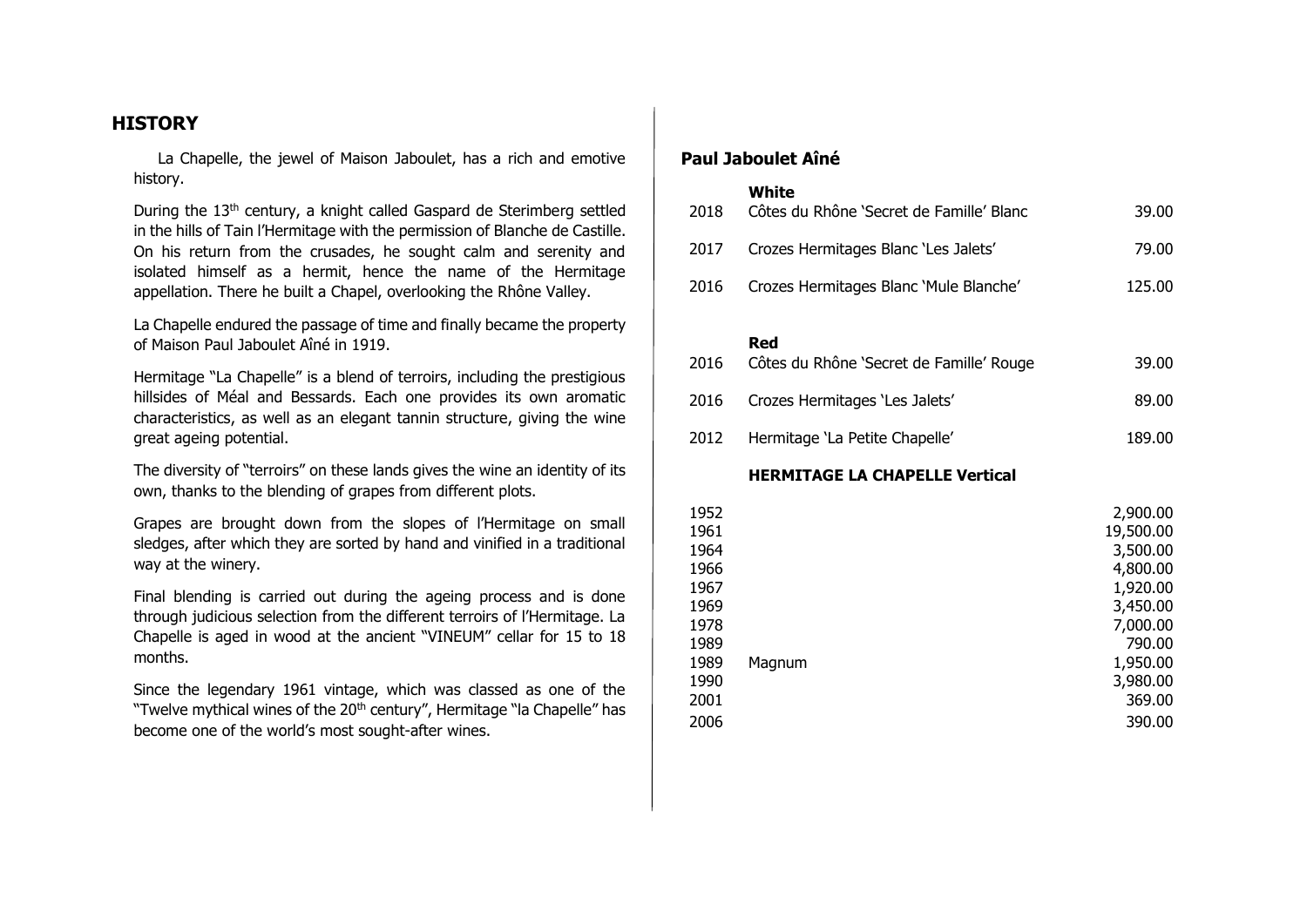# **Red Wines**

## **Bordeaux**

#### **Haut – Médoc**

| 2009 | Château Belgrave, 5 <sup>th</sup> Growth                | 159.00   |
|------|---------------------------------------------------------|----------|
|      | Saint-Estephe                                           |          |
| 2011 | Chateau Le Boscq, Cru Bourgeois                         | 115.00   |
| 1995 | Cos d'Estournel, 2 <sup>nd</sup> Growth                 | 697.00   |
| 1996 | Cos d'Estournel, 2 <sup>nd</sup> Growth                 | 630.00   |
|      | <b>Margaux</b>                                          |          |
| 2014 | "Vivens", 2 <sup>nd</sup> Wine of Château Dufort-Vivens | 129.00   |
| 2005 | Château Margaux, 1 <sup>st</sup> Growth                 | 2,250.00 |
|      | <b>Pessac-Léognan &amp; Graves</b>                      |          |
| 2002 | Château Haut-Bergey, Grand Cru Classé de<br>Graves      | 92.00    |
| 2002 | Château Haut-Brion, 1st Growth                          | 750.00   |

# **Saint-Émilion**

| 2015<br>2012         | Clavis Orea, Saint Emilion Grand Cru<br>Château Grand Barrail Lamarzelle Figeac,<br><b>Grand Cru</b>          | 95.00<br>110.00            |
|----------------------|---------------------------------------------------------------------------------------------------------------|----------------------------|
|                      | <b>Lalande de Pomerol</b><br>2015 Château Moncets                                                             | 79.00                      |
|                      | <b>Pomerol</b><br>1993 Pensées de Lafleur, 2 <sup>nd</sup> Wine of Château Lafleur                            | 429.00                     |
| 2015<br>2013<br>2010 | <b>Fronsac</b><br>Guinaudeau "G" Acte 7<br>Guinaudeau "G" Acte 5<br>Château Grand Village, Bordeaux Superiéur | 110.00<br>115.00<br>110.00 |
|                      | Côtes de Bourg                                                                                                |                            |

| 2012 Château Falfas, Côtes de Bourg | 89.00 |
|-------------------------------------|-------|
|                                     |       |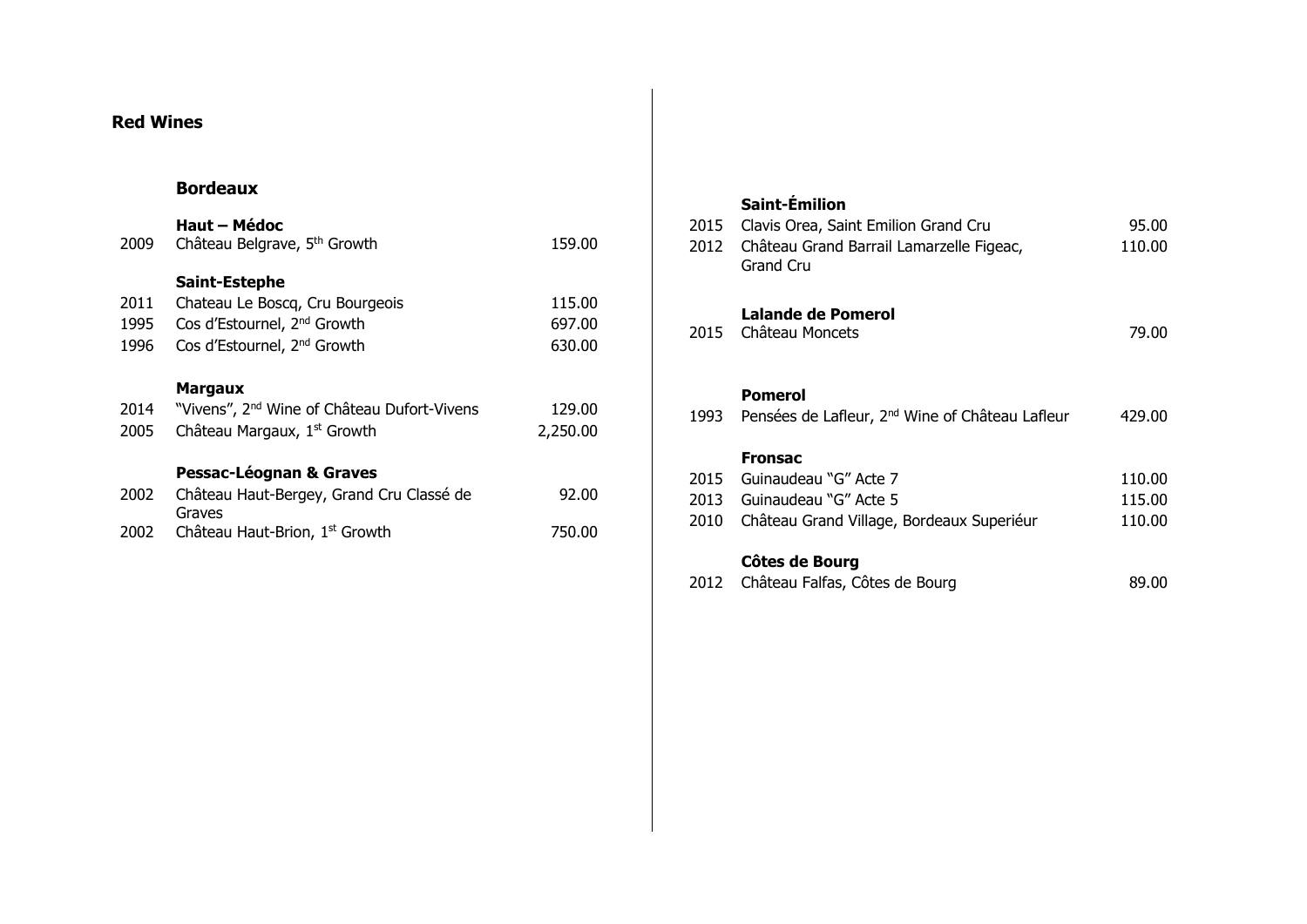# **Red Wines**

## **Loire**

| 2018      | Côtes du Forez 'Les Gourmets', Cave Verdier-              | 42.00  |
|-----------|-----------------------------------------------------------|--------|
|           | Logel, Auvergne                                           |        |
| 2018      | Saumur Champigny, Thierry Germain                         | 49.00  |
| 2016      | Anjou Cabernet Franc, Clau de Nell                        | 99.00  |
| 2017      | Bourgueil "Trinch!", Catherine and Pierre Breton          | 57.00  |
| 2015      | Bourgueil « Le Haut de la Butte »,<br>Domaine de la Butte | 70.00  |
|           | <b>Jura</b>                                               |        |
| 2017      | Trousseau, Domaine Renardière                             | 82.00  |
| 2015      | Poulsard de l'Ami Karl, Domaine de La Pinte,<br>Arbois    | 89.00  |
|           | <b>South-West</b>                                         |        |
| 2015      | Madiran, Château Bouscassé                                | 69.00  |
| 2012      | Cahors "Les Quatre Chambrées",                            | 65.00  |
|           | Domaine de la Bérangeraie                                 |        |
| 2004      | 'Totem', Domaine du Pech, Buzet                           | 95.00  |
|           | Languedoc - Roussillon                                    |        |
| 2015      | Faugères "Les Bancèls", Domaine de Cébène                 | 65.00  |
|           | South-East                                                |        |
| <b>NV</b> | Vin de France 'Le Sabounet', Roger Sabon                  | 35.00  |
| 2018      | 'Les Galets' Vin de Table,                                | 35.00  |
| 2011      | IGP de Vaucluse "Héloise", Chêne Bleu                     | 195.00 |
|           | Vignerons d'Estezargues                                   |        |
|           |                                                           |        |

## **Rhône**

| 2016<br>2014 | Cornas, Domaine du Tunnel<br>Cornas 'La Geynale', Domaine Vincent Paris |      | 145.00<br>135.00 |  |
|--------------|-------------------------------------------------------------------------|------|------------------|--|
| 2008         | Côte Rôtie 'Les Grandes Places',<br>Domaine Clusel-Roch                 |      | 210.00           |  |
| 2016         | Syrah Vissante, Louis Chèze<br><b>IGP Collines Rhodaniennes</b>         |      | 56.00            |  |
| 2016         | Crozes-Hermitage Friandises, Domaine Melody                             |      | 63.00            |  |
| 2016         | Côtes du Rhône Bréséme,<br>Domaine de Bréseyme                          |      | 95.00            |  |
| 2016         | Rasteau "Galvin", Domaine La Soumade                                    |      | 46.00            |  |
| 2016<br>2015 | Gigondas, Domaine Raspail-Ay<br>Gigondas, Domaine du Joncuas            |      | 75.00<br>88.00   |  |
| 2017         | Vacqueyras "Cuvée des Templiers", Domaine<br>Le Clos des Cazaux         |      | 60.00            |  |
| 2016         | Costières de Nîmes "La Sommelière",<br>Château de Campuget              |      | 65.00            |  |
| 2015         | Luberon, "Les Griottes", Val Joanis                                     |      | 69.00            |  |
|              | <b>Châteauneuf du Pape</b>                                              |      |                  |  |
| 2012         | La Crau, Domaine Vieux Telegraphe                                       |      | 175.00           |  |
| 2013         | 'Signature', Domaine La Barroche                                        |      | 130.00           |  |
| 2007         | Château Rayas<br>Château de Beaucastel                                  |      | 1,200.00         |  |
|              |                                                                         | 2008 | 250.00           |  |
|              |                                                                         | 2000 | 275.00           |  |
|              |                                                                         | 1999 | 290.00           |  |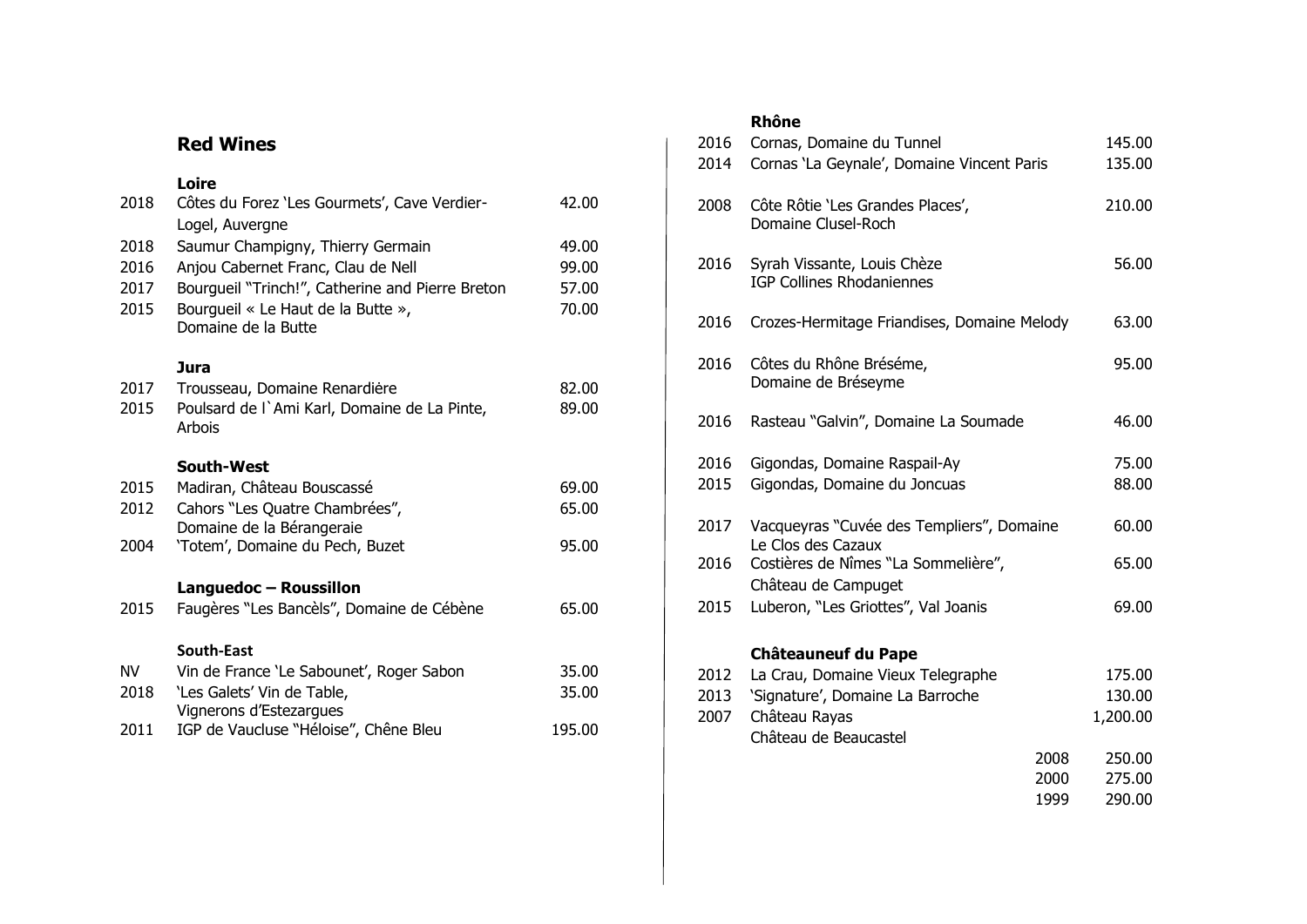# **Red Wines**

# **Burgundy**

| 2015 | Bourgogne Rouge OKA, Domaine Arlaud                      | 72.00  |
|------|----------------------------------------------------------|--------|
| 2016 | <b>Fixin</b><br>"Crais de Chêne", Domaine René Bouvier   | 105.00 |
|      | <b>Morey-St-Denis</b>                                    |        |
| 2015 | Clos de la Bidaude Monopole, Domaine Robert Gibourg      | 129.00 |
| 2011 | 1 <sup>er</sup> Cru Les Chaffots, Domaine Hubert Lignier | 255.00 |
| 2011 | La Forge de Tart 1 <sup>er</sup> Cru, Clos de Tart,      | 359.00 |
|      | Domaine Momessin                                         |        |
| 2001 | 1 <sup>er</sup> Cru Les Riottes, Domaine Taupenot-Merme  | 270.00 |
|      | <b>Chambolle-Musigny</b>                                 |        |
| 2013 | Domaine Taupenot Merme                                   | 169.00 |
|      | <b>Grands Crus</b>                                       |        |
| 2008 | Romanée-Saint-Vivant, Domaine Confuron                   | 895.00 |
| 1998 | Clos Vougeot 'Le Grand Maupertui',<br>Domaine Anne Gros  | 823.00 |

| 2013             | Côte de Beaune<br>Beaune 1 <sup>er</sup> Cru Les Reversées, Jean-Claude<br>Rateau                                                                                  | 123.00          |
|------------------|--------------------------------------------------------------------------------------------------------------------------------------------------------------------|-----------------|
| 2015             | Pommard<br>Domaine Antoine Olivier                                                                                                                                 | 155.00          |
| 2014             | <b>Volnay</b><br>1 <sup>er</sup> Cru, Clos des 60 Ouvrees Monopole,<br>Domaine La Pousse d'Or                                                                      | 189.00          |
| 2016             | Ladoix<br>'Les Briquottes', Domaine Perrin                                                                                                                         | 90.00           |
| 2014             | <b>Maranges</b><br>1 <sup>er</sup> Cru "La Fussière", Bachelet-Monnot                                                                                              | 89.00           |
| 2016<br>2015     | <b>Côte Chalonnaise &amp; Mâconnais</b><br>Givry 1 <sup>er</sup> Cru l'Empreinte, Domaine Joblot<br>Mercurey 1 <sup>er</sup> Cru les Veleys, Domaine<br>Racquillet | 110.00<br>89.00 |
| 2018<br>2017     | <b>Beaujolais</b><br>Morgon Prestige, Didier Desvignes<br>Fleurie, Domaine Julien Sunier                                                                           | 47.00<br>89.00  |
| <b>Red Wines</b> |                                                                                                                                                                    |                 |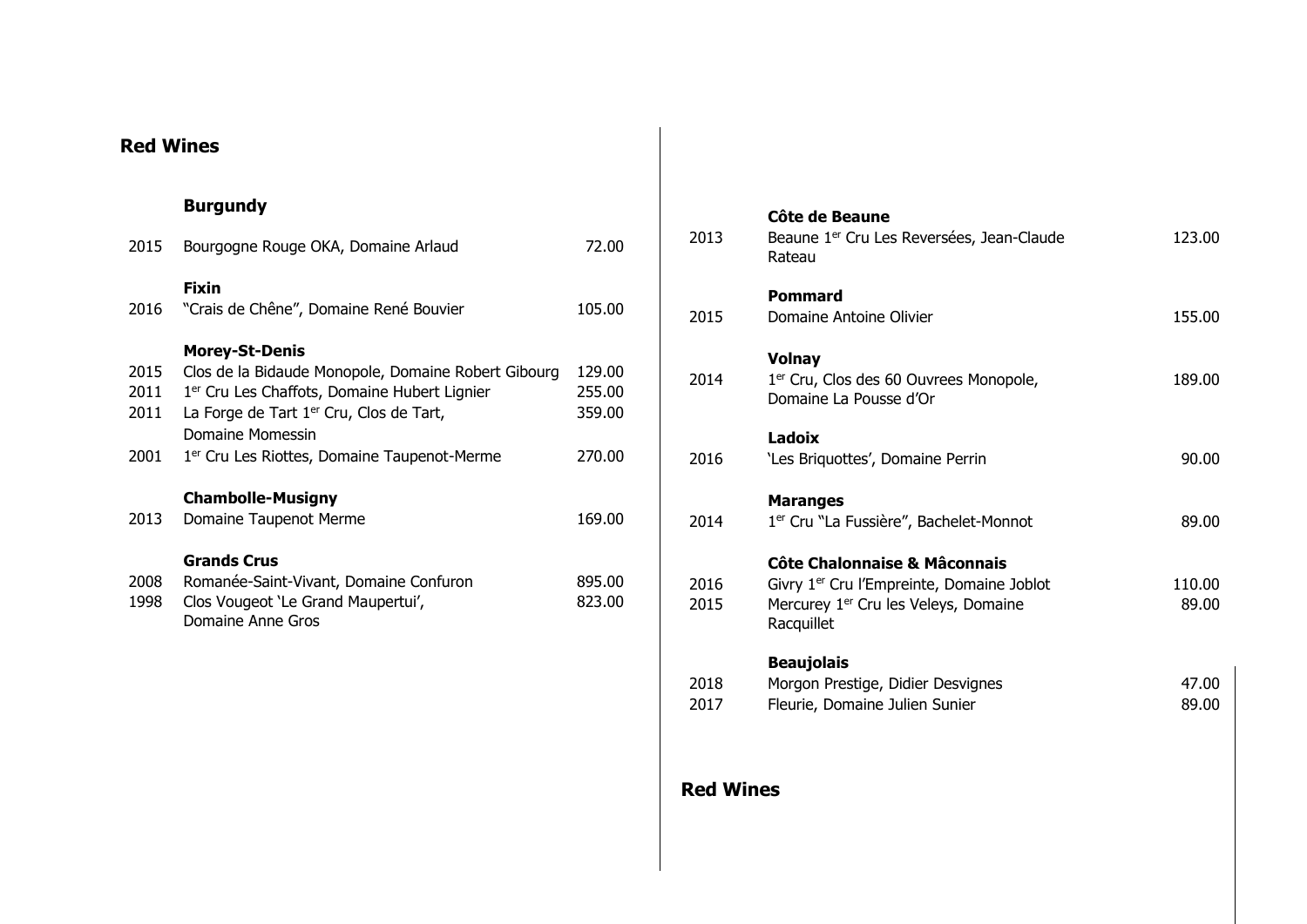| 2009 | Austria<br>Pinot Noir Holzspur Reserve,<br>Johanneshof Reinisch | 185.00 |
|------|-----------------------------------------------------------------|--------|
|      | <b>Germany</b>                                                  |        |
| 2015 | Spätburgunder "Pinot 'N‴ Trocken, August<br>Kesseler, Rheingau  | 79.00  |
| 2015 | Spätburgunder "Alte Reben", Bernhard Huber                      | 102.00 |
|      | <b>Spain</b>                                                    |        |
| 2018 | Bobal, Bodega Pago de Tharsys, Valencia                         | 35.00  |
| 2013 | "Ars Nova", Bodegas Tandem, Navarra                             | 39.00  |
| 2017 | 'Ultreia', Raul Perez, Bierzo                                   | 49.00  |
| 2016 | La Vizcaina 'El Rapolao', Raul Perez, Bierzo                    | 79.00  |
| 2005 | 'Único' Gran Reserva, Vega Sicilia,<br>Ribera del Duero         | 800.00 |
| 2010 | Prado Enea Gran Reserva, Bodegas Muga, Rioja                    | 155.00 |
| 2005 | Viña Tondonia Reserva, R. López de Heredia,<br>Rioja            | 124.00 |
| 2013 | +7, Bodegas Pinord, Priorat                                     | 92.00  |
|      | <b>Portugal</b>                                                 |        |
| 2017 | La Rosa Tinto, Douro                                            | 65.00  |
| 2015 | Alfrocheiro, Quinta dos Carvalhais, Dão                         | 71.00  |
|      | <b>Balkan &amp; Eastern Mediterranean</b>                       |        |
| 2016 | Refosco, Veralda, Croatia                                       | 63.00  |
| 2015 | Zorah "Karàsí", Vayots Dzor, Armenia                            | 78.00  |
| 2013 | Kayra, Öküzgözü, Turkey                                         | 49.00  |
|      |                                                                 |        |

### **Veneto**

| 2013<br>2013 | Amarone della Valpolicella, Roccolo Grassi<br>La Poja, Allegrini | 220.00<br>279.00 |
|--------------|------------------------------------------------------------------|------------------|
|              | <b>Piedmont</b>                                                  |                  |
| 2015         | Uvaggio, Coste della Sesia, Proprietà Sperino                    | 89.00            |
| 2015         | La Court Barbera d'Asti Superiore Nizza, Chiarlo                 | 132.00           |
| 2009         | Barolo Riserva Monvigliero, Castello di Verduno                  | 189.00           |
|              | <b>Marche</b>                                                    |                  |
| 2015         | Marche Rosso IGT 'Artu', Fattoria San Lorenzo                    | 47.00            |
|              | <b>Tuscany</b>                                                   |                  |
| 2016         | Alicante, Ampelaia Costa Toscana                                 | 69.00            |
| 2016         | Rosso di Montalcino, "La Mannella", Cortonesi                    | 56.00            |
| 2015         | Syrah, Isole e Olena                                             | 125.00           |
| 2007         | Syrah, Tua Rita                                                  | 350.00           |
| 2004         | Camartina, Querciabella                                          | 255.00           |
| 2012         | Brunello di Montalcino, Biondi-Santi                             | 395.00           |
| 1999         | Brunello di Montalcino Riserva, Soldera                          | 1990.00          |
|              | <b>Puglia</b>                                                    |                  |
| 2015         | Primitivo di Manduria Riserva Anniversario 62,<br>San Marzano    | 79.00            |
|              | <b>Sicily</b>                                                    |                  |
| 2016         | Etna Rosso, Tenuta Delle Terre Nere                              | 53.00            |
| 2016         | Nero di Lupo, COS Giusto Occhipinti                              | 65.00            |
| 2017         | Frappato di Vittoria 'Bell' Assai', Donnafugata                  | 75.00            |
| 2015         | Mille e Una Notte, Donnafugata                                   | 210.00           |
|              |                                                                  |                  |

**Italy**

# **Red Wines**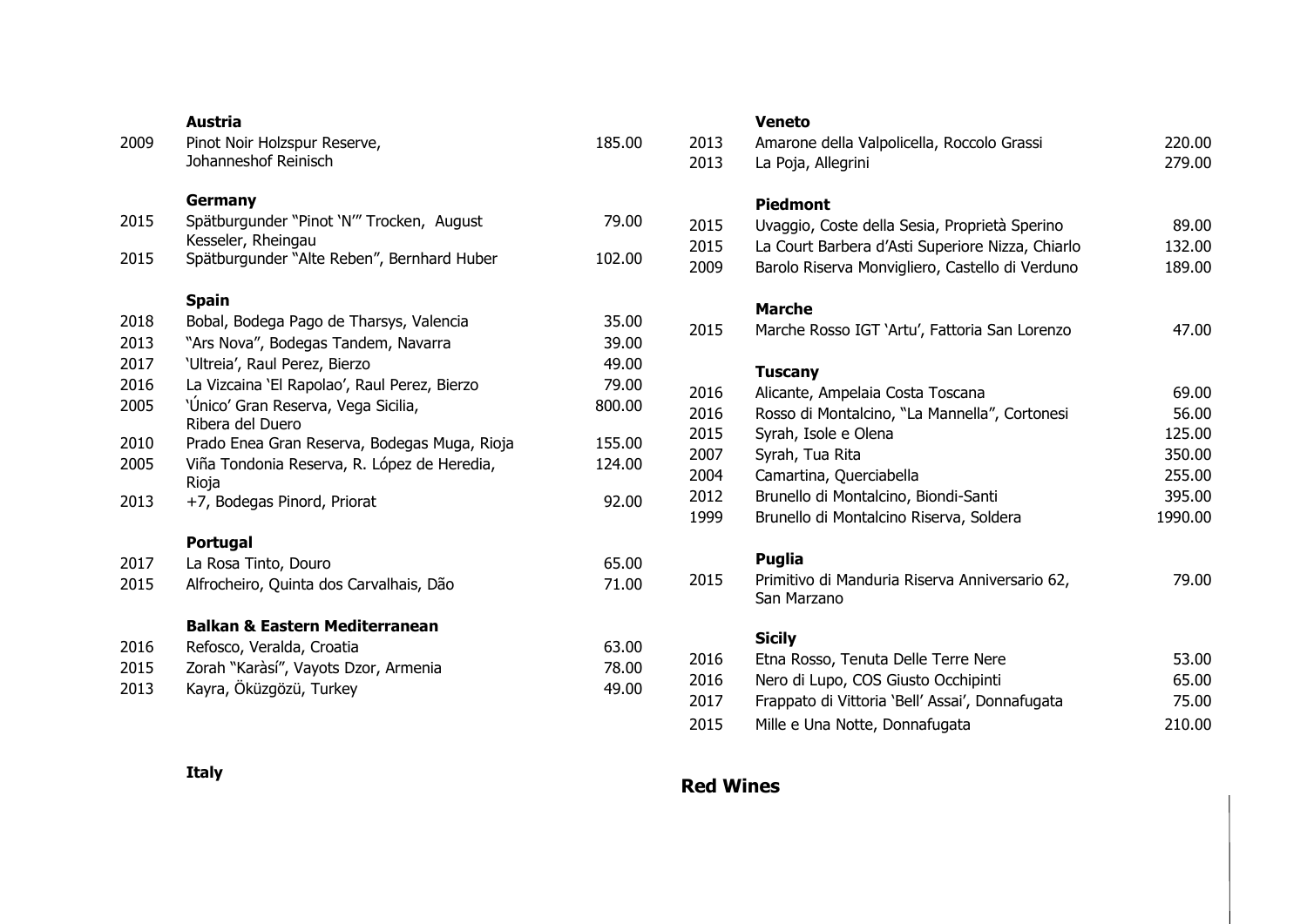## **California**

| 2017 | Cabernet Sauvignon, Fog Mountain              | 50.00  |
|------|-----------------------------------------------|--------|
| 2016 | Bechthold Cinsault Old Vines, 'Birichino'     | 89.00  |
|      | Mokelumne River                               |        |
| 2016 | Carignane "Los Olivos District", Kunin,       | 119.00 |
|      | Santa Barbara County                          |        |
| 2016 | Pinot Noir, Kutch, Sonoma Coast               | 135.00 |
| 2016 | Merlot Lost Vineyards, Snowden, Napa Valley   | 145.00 |
| 2014 | Shafer Vineyards Merlot, Napa Valley          | 155.00 |
| 2013 | Cabernet Sauvignon, Heitz Cellar, Napa Valley | 149.00 |
|      |                                               |        |
|      | <b>Washington State</b>                       |        |
| 2014 | Palengat Proprietory Red, Columbia Valley     | 350.00 |
|      |                                               |        |
|      | <b>New Zealand</b>                            |        |
| 2016 | Pinot Noir, Cloudy Bay, Marlborough           | 98.00  |
| 2015 | Pinot Noir, Burn Cottage, Central Otago       | 156.00 |
|      |                                               |        |
|      | Australia                                     |        |
|      |                                               |        |

| 2016 | Pinot Noir, Heirloom Vineyards, Adelaide Hills | 59.00  |
|------|------------------------------------------------|--------|
|      | 2013 Shiraz, Koomilya, McLaren Vale            | 144.00 |

## **Chile**

| 2016<br>2016 | Pinot Noir "Ventolera", Viña Ventolera, Leyda<br>Carmenere "Purple Angel", Montes, Colchagua Valley | 75.00<br>135.00 |
|--------------|-----------------------------------------------------------------------------------------------------|-----------------|
|              | Argentina                                                                                           |                 |
| 2018         | Graciana, Bodega Cecchin, Mendoza                                                                   | 42.00           |
| 2015         | Dona Silvina Classic Malbec, Bodegas Krontiras                                                      | 55.00           |
| 2015         | Cheval des Andes 1 <sup>st</sup> Growth, Mendoza                                                    | 265.00          |
|              |                                                                                                     |                 |
|              | South Africa                                                                                        |                 |
| 2018         | Pinot Noir "Peter Max", Crystallum, Swartland                                                       | 90.00           |
| 2015         | Mourvèdre, Spice Route, Swartland                                                                   | 49.00           |
| 2016         | Syrah, Lismore Estate Vineyards, Overberg                                                           | 99.00           |
| 2014         | Shiraz 'The Beacon', Fairview, Paarl                                                                | 85.00           |
| 2014         | Paradisum Crystallum, Swartland                                                                     | 88.00           |
| 2014         | Shiraz, Luddite Vineyards, Overberg                                                                 | 120.00          |
| 2014         | Pinotage, Kanonkop, Stellenbosch                                                                    | 295.00          |
|              | China                                                                                               |                 |

#### **China**

| Château Changyu Moser XV<br>N٧ |  | 295.00 |
|--------------------------------|--|--------|
|--------------------------------|--|--------|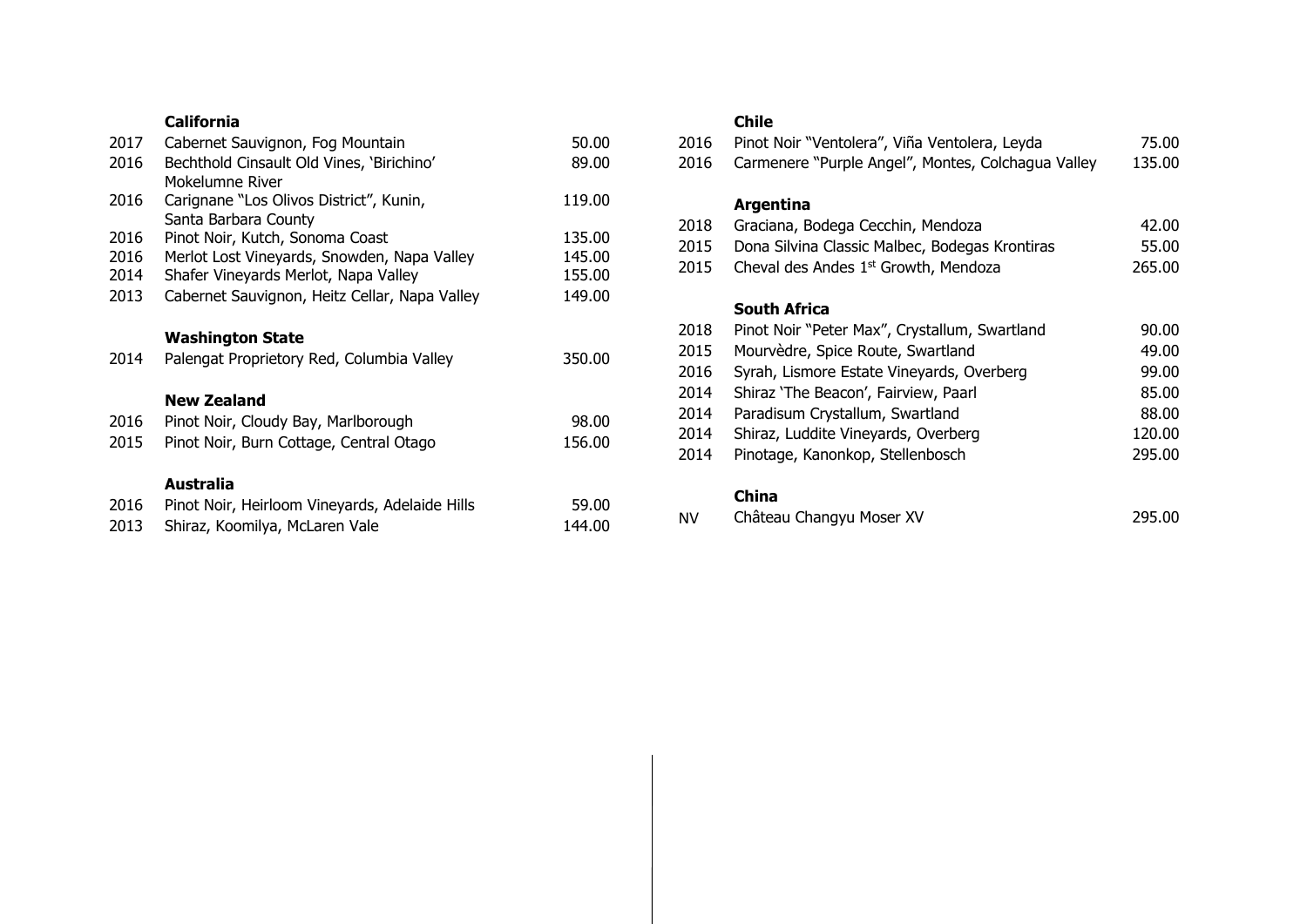# **Magnums**

# **'Bin Ends'**

|                      | Champagne                                                                                               |                            |
|----------------------|---------------------------------------------------------------------------------------------------------|----------------------------|
| NV.                  | Galvin Grande Réserve, Brut                                                                             | 130.00                     |
| 2015<br>2016         | <b>White Wines</b><br>Château Grand Village, Guinaudeu<br>Puligny Montrachet, Domaine Pernot-Belicard   | 159.00<br>295.00           |
|                      | <b>Rosé Wines</b>                                                                                       |                            |
| 2015                 | IGP de Vaucluse "Ponts des Artes" Vieilles Vignes,<br>Chêne Bleu                                        | 229.00                     |
|                      | <b>Red Wines</b>                                                                                        |                            |
| 2016                 | La Vizcaina 'El Rapolao', Raul Perez, Bierzo                                                            | 169.00                     |
| 2015<br>2014<br>2011 | Gigondas "Grand Romane", Pierre Amadieu<br>Nuits Saint Georges, Gerard Julien<br>Chateau Rahoul, Graves | 185.00<br>290.00<br>151.00 |
|                      |                                                                                                         |                            |

The last of wines that we can't replenish, please ask our sommeliers for availability.

## **Sparkling**

| 2017 | Beaujolais Blanc, Domaine Botheland     | 73.00 |
|------|-----------------------------------------|-------|
|      | White                                   |       |
| 2018 | Champetre Mauzac Blanc, Cazottes        | 49.00 |
| 2018 | Costieres du Nimes Morgues du Gres      | 41.00 |
|      | Red                                     |       |
| 2014 | Marcillac 'Cuvee Lairis', Domaine Matha | 49.00 |
| 2015 | 5 Puits, Ventoux                        | 70.00 |
| 2017 | Barbera La Verrane, Vittorio Bera       | 55.00 |
| 2018 | Moulin de Gassac Pinot Noir, Pays d'Oc  | 29.00 |
|      |                                         |       |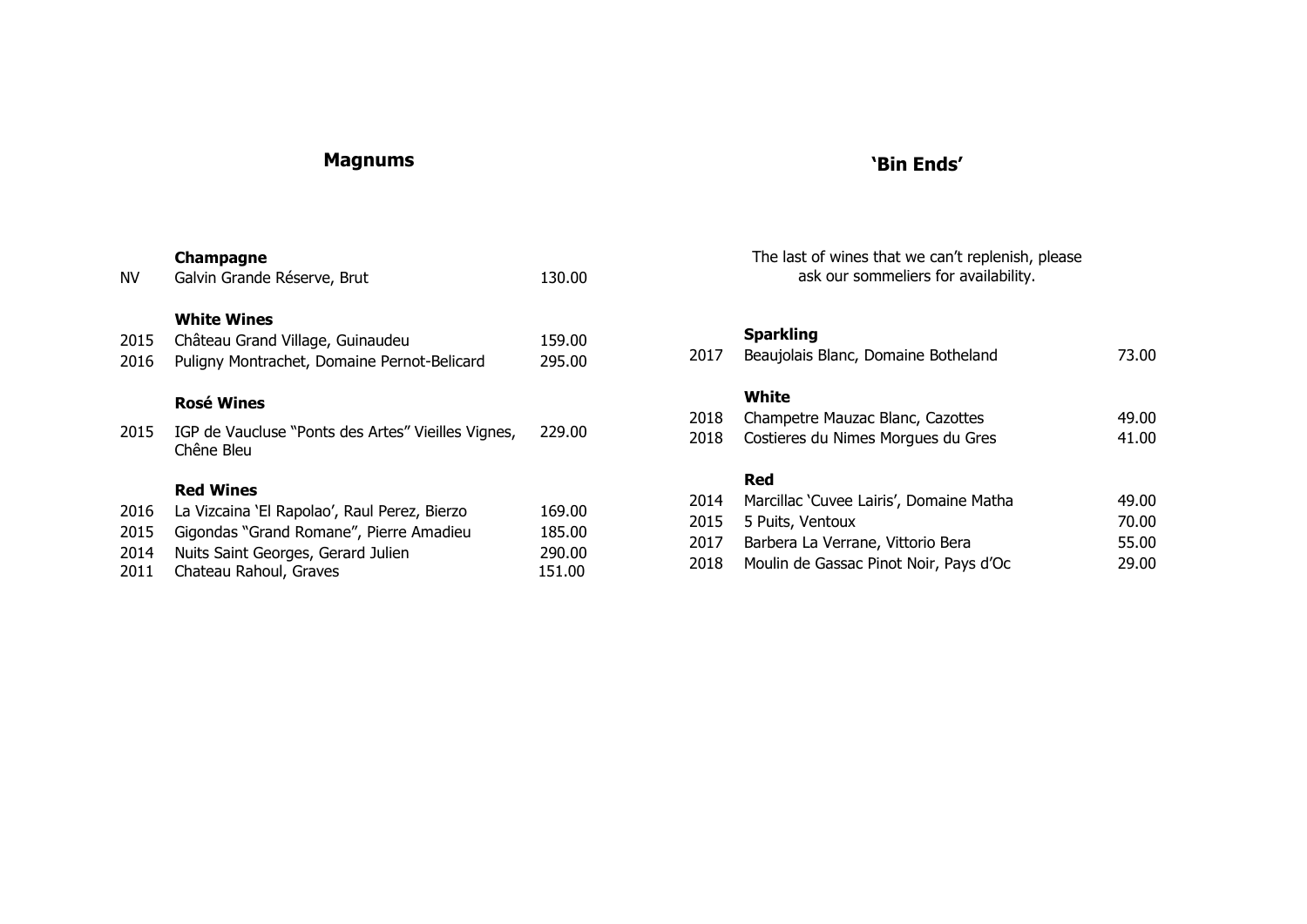| <b>EAU DE VIE</b>                                                                                                                             | 50ml                                               |
|-----------------------------------------------------------------------------------------------------------------------------------------------|----------------------------------------------------|
| Vieux Marc de Bourgogne, Briottet                                                                                                             | 9.75                                               |
| <b>G. Miclo Marc d'Alsace</b>                                                                                                                 | 50ml                                               |
| Gewurztraminer<br>Kirsch (Cherry)<br>Framboise (Raspberry)<br>Mirabelle (Plum)<br>Prune (Plum)<br>Poire Williams                              | 10.50<br>11.50<br>11.50<br>13.50<br>10.50<br>16.50 |
| <b>CAPREOLUS DISTILLERY, COTSWOLDS ENGLAND</b>                                                                                                | 50ml                                               |
| English micro distillery producing spirits of unbelievable quality in tiny<br>quantities.                                                     |                                                    |
| Blackcurrant Eaux de Vie                                                                                                                      | 69.00                                              |
| <b>GRAPPA CAPOVILLA</b>                                                                                                                       | <b>50ml</b>                                        |
| Owner Vittorio Capovilla has chosen to distil his Grappa using small stills<br>that he has especially built for him by an old German artisan. |                                                    |
| Grappa di Amarone<br>Distillato di Prugne Selvatiche (Wild Plums)<br>Grappa di Moscato                                                        | 12.50<br>18.50<br>14.50                            |
| <b>GRAPPA</b>                                                                                                                                 | <b>50ml</b>                                        |
| Grappa Ben Ryé, Donnafugata                                                                                                                   | 19.50                                              |

| <b>VERMOUTH</b>                                                                                                                                                                                                                                                     | 50 <sub>ml</sub> |
|---------------------------------------------------------------------------------------------------------------------------------------------------------------------------------------------------------------------------------------------------------------------|------------------|
| Barolo Chinato, Borgogno                                                                                                                                                                                                                                            | 5.50             |
| A superior quality, naturally aromatised wine, made following the time-<br>honored Borgogno family recipe. Three types of alcohol aromatic<br>infusions, obtained from 39 herbal plants (notably the Calisaya red Quina)<br>contribute to the aromatisation process |                  |
| <b>COGNAC</b>                                                                                                                                                                                                                                                       | <b>50ml</b>      |
| Richard Hennessy founded the Maison in 1765. A maison that has always<br>kept on innovating and creating to give birth to the world's finest<br>cognacs                                                                                                             |                  |
| Hennessy XO                                                                                                                                                                                                                                                         | 30.50            |
| <b>Hennessy Cognac Paradis Imperial</b>                                                                                                                                                                                                                             | 600.00           |
| For Olivier Blanc, the Cognac goes through different stages in his life and<br>one of the first expressions of this noble spirit is fruit; about 10 years old it<br>shows a rich and warm nose of ripe fruits and lemon zest with a complex<br>and balanced palate. |                  |
| <b>COGNAC GODET</b>                                                                                                                                                                                                                                                 | <b>50ml</b>      |
| Godet is a long-running, family owned Cognac house based in La Rochelle,<br>who can trace their production history back to 1782. The 14th generation<br>والمنتقل والمستور وبالمستحل المستنبي كربا المتناقل والمستورث والمستعمل والمتاريخ والمناوب والمنافي          |                  |

of the family Godet, inherit of a tradition of excellence and a distinguish sense of innovation. The style precise and elegant, often describe as expertly crafted, well-aged eaux-de-vie.

1970 Petite Champagne 155.00

Cognac continues…..